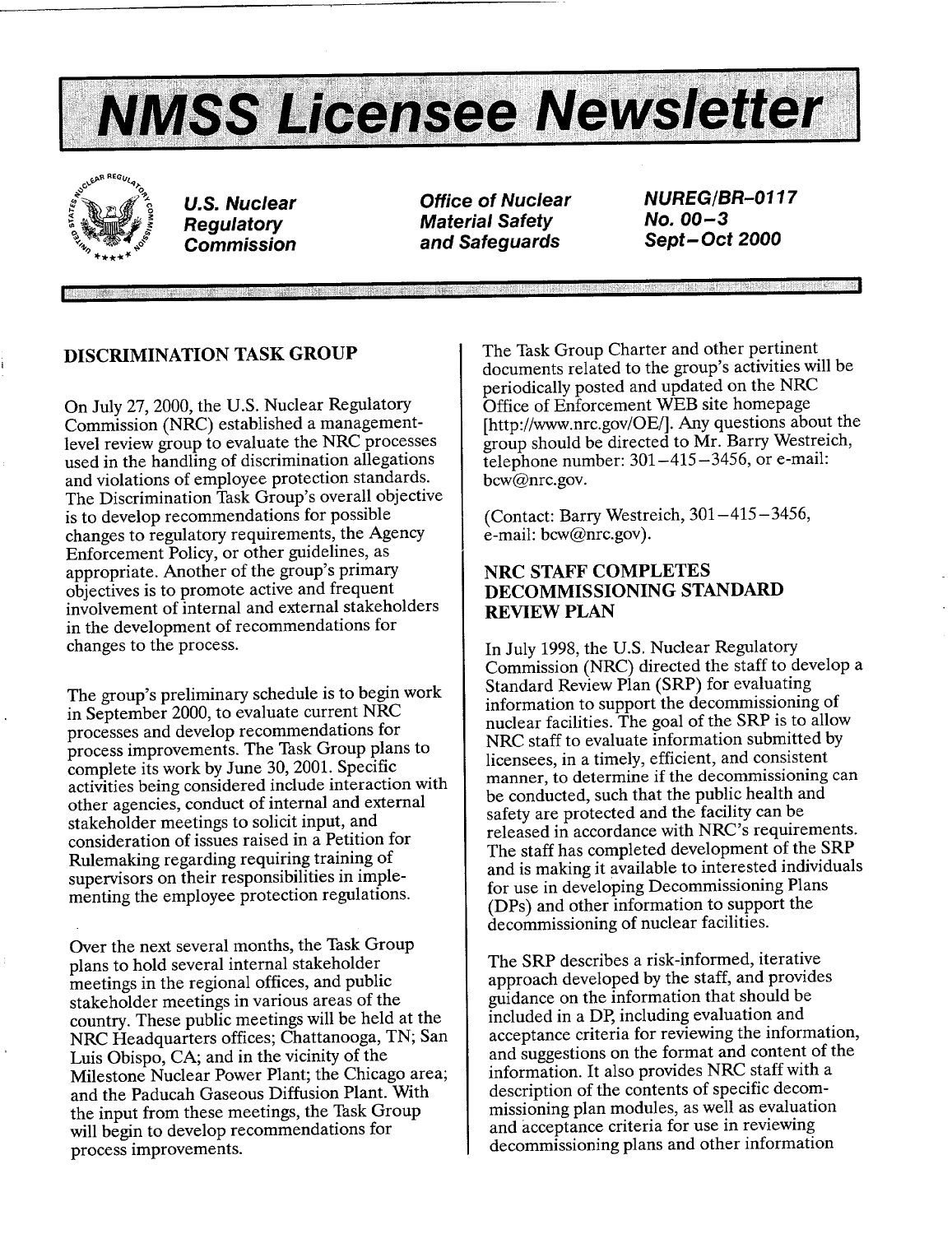## **NMSS LICENSEE** NEWSLETTER (September- October 2000)

## *Contents*

| Page                                                                                                                  |
|-----------------------------------------------------------------------------------------------------------------------|
| 1. Discrimination Task Group  1                                                                                       |
| 2. NRC Staff Completes Decommissioning<br>Standard Review Plan  1                                                     |
| 3. Oklahoma Assumes Licensing Authority                                                                               |
| 4. Domestic Licensing of Special Nuclear<br>Material; Possession of a Critical Mass<br>of Special Nuclear Material  3 |
|                                                                                                                       |
| 6. Significant Enforcement Actions  5                                                                                 |
| 7. Selected Federal Register Notices                                                                                  |
| 8. Generic Communications Issued                                                                                      |
|                                                                                                                       |

## NRC **STAFF COMPLETES DECOMMISSIONING STANDARD**  REVIEW **PLAN** (continued)

submitted by licensees to demonstrate that their facilities are suitable for release in accordance with NRC requirements. To obtain input from the regulated community on issues that needed to be addressed in the SRP, NRC staff held a series of workshops on dose modeling surveys, demonstrating as low as is reasonably achievable, and restricted use/alternate criteria in 1998-2000. In addition, as draft SRP modules were com pleted, they were posted on the NRC Website.

The SRP supersedes numerous existing Regula tory Guides, including Regulatory Guide 3.65, "Standard Format and Content of Decom missioning Plans for Licensees under 10 CFR Parts 30, 40, and 70," and Policy and Guidance Directive FC 91-2, "Standard Review Plan: Evaluating Decommissioning Plans for Licensees under Parts 30, 40, and 70." In addition, in recognition that similar information was being presented in the SRP and Draft Regulatory Guide DG-4006, "Demonstrating Compliance with the Radiological Criteria for License Termination," staff has consolidated the guidance in the SRP and will not publish a final version of the Draft

Regulatory Guide. Comments submitted by interested individuals on DG-4006 were considered as the staff finalized the SRP.

Currently, NRC staff is preparing the SRP for publication as a NUREG. However, to allow interested individuals to begin using the SRP, the staff has placed it on NRC's Decommissioning Website at: http://www.nrc.gov/NMSS/DWM/ DECOM/decomm.html.

NRC staff will begin using the SRP to evaluate<br>DPs and other information in September 2000, and all interested individuals are urged to review the SRP before they begin developing DPs and other information to support the decommissioning of their facilities.

(Contact: Nick Orlando, 301-415-6749; e-mail: dao@nrc.gov)

# OKLAHOMA **ASSUMES LICENSING**  AUTHORITY **UNDER AGREEMENT** WITH NRC

Governor Frank Keating of the State of Oklahoma and Dr. Richard Meserve, Chairman of the U.S. Nuclear Regulatory Commission (NRC) signed an Agreement and, on September 29, 2000, Oklahoma became the 32nd Agreement State. The Agreement with Oklahoma allows Oklahoma to assume regulatory authority over 11e.(1) byproduct material; source material used to take advantage of its density and high-mass properties, where the use of the specifically licensed source material is subordinate to the primary specifically licensed use of either 11e.(1) byproduct material or special nuclear material; and special nuclear material in quantities not sufficient to form a critical mass. Oklahoma will also assume authority to regulate the disposal of low-level radioactive waste at a land disposal site as described in<br>10 CFR Part 61. With this agreement, approximately 235 NRC material licenses in Oklahoma were transferred to the State of

Comments, and suggestions you may have for information that is not currently being included, that might be helpful to licensees, should be sent to: E. Kraus *NMSS Licensee Newsletter* Editor Office of Nuclear Material Safety and Safeguards Two White Flint North, Mail Stop 8-A-23 U.S. Nuclear Regulatory Commission Washington, D.C. 20555-0001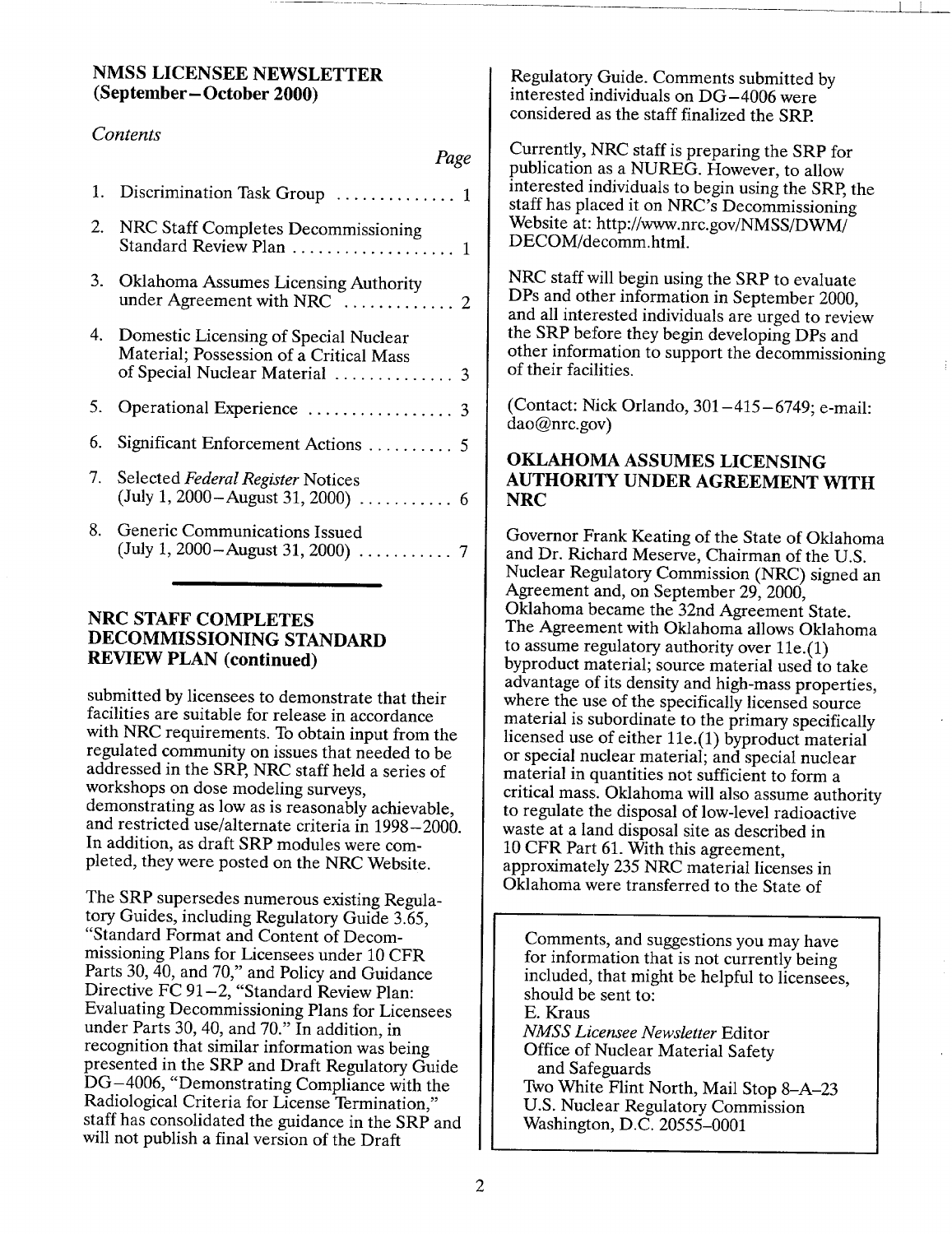Oklahoma. Individuals who need to perform licensed activities, as listed above, in the State of Oklahoma, should contact Mike Broderick, Administrator, Oklahoma Department of Environmental Quality, Radiation Management Section, P. **0.** Box 1677, Oklahoma City, OK 73101-1677. The Department of Environmental Quality's phone number is 405-702-5155.

(Contact: Anthony Gaines, Region IV,  $817-860-8252$ , e-mail:  $adg1@nrc.gov$ )

## **DOMESTIC LICENSING** OF **SPECIAL NUCLEAR** MATERIAL; **POSSESSION** OF **A**  CRITICAL **MASS** OF **SPECIAL NUCLEAR MATERIAL**

The U.S. Nuclear Regulatory Commission (NRC) has amended its regulations, in 10 CFR Part 70, governing the domestic licensing of special nuclear material (SNM) for certain licensees authorized to possess a critical mass of SNM.

The amendments establish performance requirements that require the affected licensees to perform an integrated safety analysis (ISA). An ISA is a systematic analysis that identifies: 1) plant and external hazards and their potential for initiating accident sequences; 2) the potential accident sequences and their likelihood and consequences; and 3) the items relied on for safety to prevent or mitigate potential accidents at a facility. The amendments also require the implementation of measures to: (a) ensure that the items relied on for safety are available and reliable to perform their functions when needed; (b) require the safety bases to be maintained and report changes to NRC; (c) allow licensees to make certain changes to their safety program and facilities without prior NRC approval; (d) require reporting of certain events; and (e) require NRC to perform a backfit analysis under specified circumstances.

These amendments were in response to a Petition for Rulemaking  $(PRM) -70 -7$ , submitted by the Nuclear Energy Institute (NEI), which was published on November 26, 1996 (61 FR 60057). The proposed rule was intended to grant the NEI PRM in part and would modify the petitioner's proposal. The majority of the proposed modifications to Part 70 were included in a proposed new Subpart H, 'Additional Requirements for Certain Licensees Authorized to Possess a Critical Mass of Special Nuclear Material." These modifications were proposed to increase confidence in the margin of safety at the facilities affected by the rule.

During the rulemaking process, the staff used several methods to seek stakeholder participation and comment. All important documents and significant drafts of selected documents were posted on the NRC web site (www.nrc.gov, under "Rulemaking and Technical Conference"). These postings included postings providing revised rule and standard review plan language; staff comments on related issues; postings of comments received; and postings of the transcripts of public meetings. Potentially interested parties were e-mailed notifications when a new document was added to the site. In addition, between December of 1998 and September of 2000, the NRC staff held 10 public stakeholder meetings to discuss the rule and associated guidance documents.

Through extensive stakeholder involvement, the final rule was approved by the Commission on September 6, 2000, and is to be published in the *Federal Register* in mid-September. The staff continues to work with affected stakeholders to develop guidance documents that would implement the proposed requirements. (Contact: Heather Astwood, 301-415-5819, e-mail: hma@nrc.gov)

## OPERATIONAL **EXPERIENCE**

The U.S. Nuclear Regulatory Commission (NRC) is providing summaries of these events to inform licensees of conditions they may encounter and of actions that may be taken to deal with them.

#### **1.** Contamination Resulting from Use of Feeding **Tube** to Administer Radiopharmaceutical

NRC is alerting licensees to the possibility of a contamination and exposure hazard when a feeding tube is used in the administration of radiopharmaceuticals. The following event involved the contamination of two individuals and a skin overexposure of 1 sievert (Sv) (100 rem) to one of the individuals.

A physician, assisted by a nuclear medicine technologist, was administering a dosage of 140 millicuries (mCi) of Iodine-131  $(I-131)$  to a patient for thyroid oblation. The method of administration was by injection into an existing stomach tube. On completion of the administration/procedure, the patient coughed and caused some of the  $I-131$  to spray from the tube, which contaminated the technologist and physician.

The physician was decontaminated, but after showering, the nuclear medicine technologist was still contaminated on the hands, neck, hair, and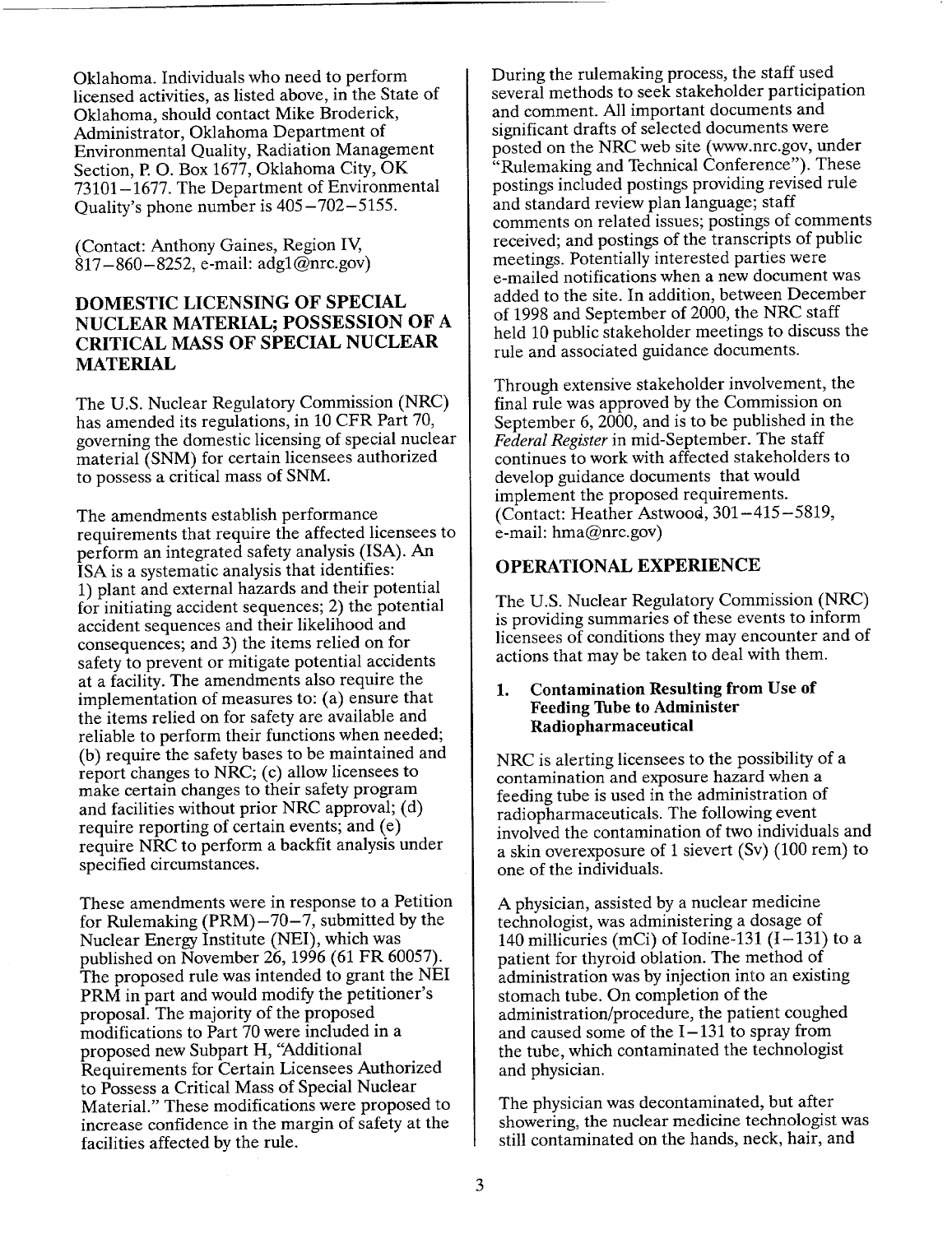torso. Within 2 hours of the event, the nuclear dose of potassium iodide. A thyroid count showed an uptake of 81.4 becquerels (Bq) (0.0022 microcuries) of  $I-131$ , which would give an estimated thyroid dose of 35 millisieverts (35 millirem). The licensee estimated the skin dose to the nuclear medicine technologist to be 1 Sv (100 rem) over a period of 20 days. (Contact: Roberto Torres, 301-415-8115; e-mail: rjt@nrc.gov)

## 2. Radiography Camera Model IR-100 Crank Assembly Malfunction

*Date and Place-March* 31, 2000; Naval Fuel Supply Depot; Jacksonville, FL.

*Nature and Probable Consequences-On* March 31, 2000, at approximately 6:00 p.m., the licensee -Space Science Service-reported that it was unable to fully retract a 1.81-terabecquerel (49-curie) Iridium-192 source into the shielded position of its radiography exposure device, an Industrial Nuclear Company, Inc. (INC) IR-100. The work was being conducted at the Navy Fuel Depot in Jacksonville, FL, under reciprocity with NRC. The radiographers isolated the area and controlled access while taking corrective actions. The radiographers disassembled the crank that drives the source in and out of the exposure device. They found that a piece of the crank internals had malfunctioned and jammed the crank gears. The radiographers contacted the Radiation Safety Officer (RSO) by telephone, who consulted with them as they attempted to retract and lock the source. One of the radiographers loosened the drive cable connection from the device and manually pulled the source back into the camera by the cable, to a fully retracted and locked position.

This radiographer received a whole-body exposure of 1.25 millisieverts (mSv) [125 millirem (mrem)] as measured by a self-reading pocket dosimeter, for the entire job during which the event occurred. Of this, 0.25 mSv (25 mrem) were attributed to actions taken to return the source to the camera.

*Cause or Causes-The* INC examined the crank assembly and found that the inner lining of the drive cable, which is a Teflon tube, had pulled out of the outer drive cable housing and fed into the cranking mechanism between the gears, causing the malfunction. The exposed inner Teflon tube end was stretched and frayed.

The NRC staff contacted INC on June 4 and 6, 2000, regarding its investigation of the incident.

The INC informed the NRC staff that it examined the failed component. The outer drive cable housing was measured for stretch and was found to be the correct length of 7.6 meters (25 feet). The inner Teflon tube was examined and found to be in the original condition, at the crank end, but it was pulled back 12.7 centimeters (5 inches) from the source connector end.

The manufacturer of the cable housing, Universal Metal Hose, was unable to determine the cause and stated that this type of failure had never occurred before.

Based on the NRC staff's review of the case, improper handling of the radiography camera most likely caused the failure. Specifically, the operator probably pulled or lifted the camera by the drive cable. The cable stretched and returned to its original length. When the inner Teflon tube was stretched, it pulled loose from the outer drive cable housing. Before jamming, cranking of the source probably became more difficult as the inner Teflon tube moved into the drive cable<br>housing connector. It is not clear why the operator seemed to ignore this problem and did not report it to the RSO or management.

## *Actions Taken to Prevent Recurrence*

*Licensee-The* licensee's corrective actions include installing a backup drive cable and modifying its quarterly maintenance check to include the removal of the cover plate of the crank assembly, to inspect and service the drive cable and gears.

NRC-The NRC staff reviewed the INC's investigation on this incident and determined that this is not a generic issue for the following reasons:

- (1) The control sheath is designed to withstand  $112.5 \pm 0.5$  pounds of tensile force for 30 seconds per cycle through 10 cycles. NRC's endurance tests, conducted by the Savannah River Technology Center (Page J-4 of NUREG/CR-6652) indicated that INC cameras did perform well within the specifica tions similar to other manufacturers' cameras.
- (2) The crank assembly jam would not have occurred if the company's maintenance procedures, as well as daily and quarterly inspection procedures, were followed properly.
- (3) There are no similar incidents reported either for INC cameras or for cameras of other manufacturers.

No actions are recommended because this failure is a single occurrence. However, the licensees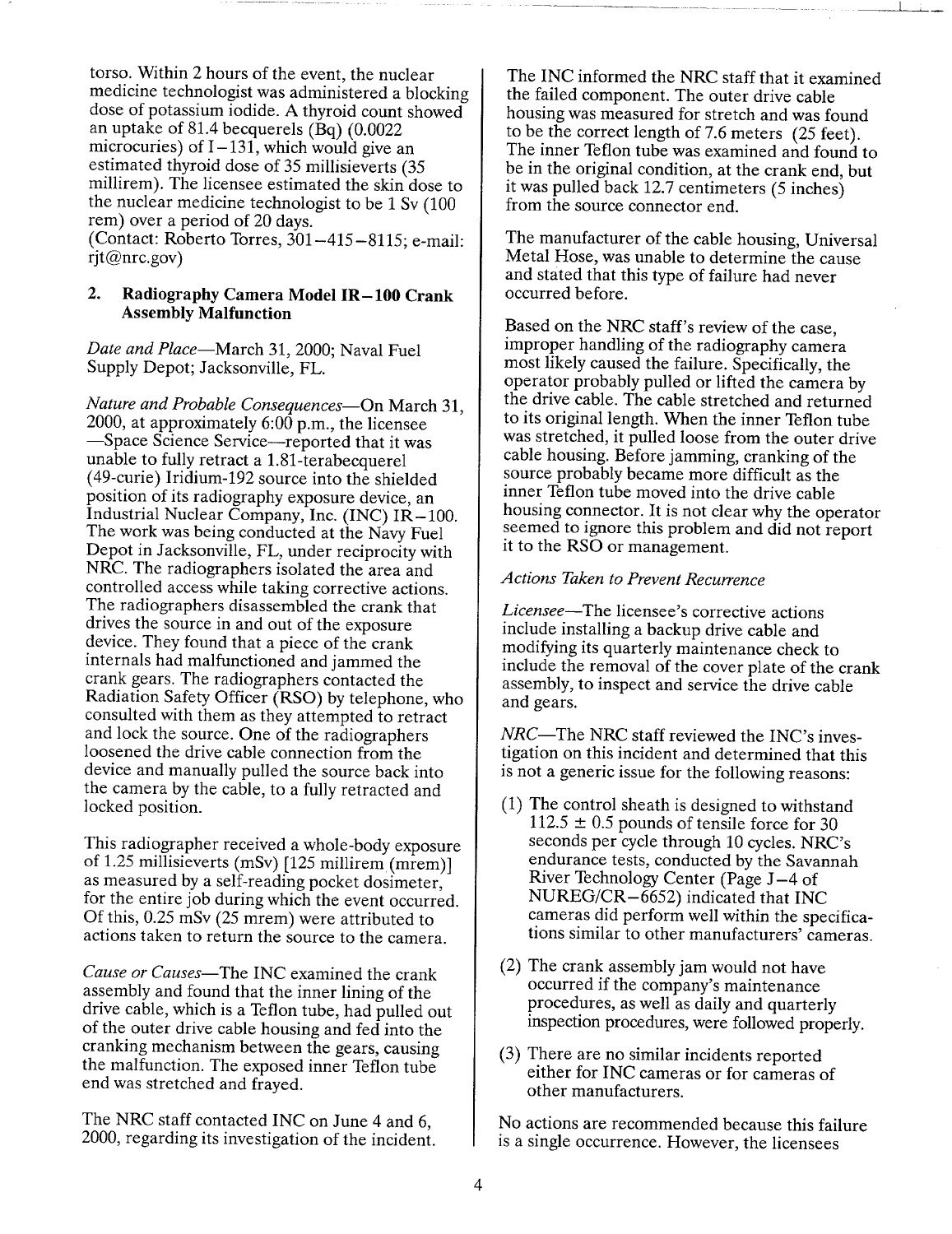should follow the manufacturer's maintenance and inspection procedures.

(Contact: Seung Lee, 301-415-5787; e-mail:  $sil@nrc.gov)$ 

## **3.** Electronic Pocket Dosimeters

Both Siemens and MGPI have issued a "Customer Notification" on their electronic pocket dosimeters (EPDs). Siemens model Mk2 EPD occasionally has a software bug when configured with the EasyEPD2 program. This bug appears only when the "Intermittent Single Slow" alarm type is used. MGPI's model DMC 100 EPD may not function as expected when used incorrectly with the personal external alarm (PEA)-100. The problem occurs when the interface back jumper configuration is incorrect.

A software bug has been identified when an EasyEPD2 program (version 1.5 or earlier) is used to configure the Siemens EPD Mk2. The bug can sometimes cause EPDs, written by the batch method, to have an incorrect setting in relation to that defined by the stored batch write file. Specifically, if the alarm tone type "Intermittent Single Slow" is used for any alarm, the alarm may be set in the EPD to the "Off" condition and therefore inactive. To correct this problem, the user can first read a sample EPD, then open the stored batch file. After performing this procedure, the settings in the file will overwrite the screen values, and subsequent EPDs will have the same settings as those specified in the batch parameters.

The **PEA-100** is designed to provide audible, visual, and tactile alarms in high-noise environments when connected to MGPI's model **DMC-** 100 EPD. The PEA is also designed to alert the user if its plug becomes partially removed from the dosimeter's interface back. If the interface back jumper configuration is incorrect, the PEA-100 will not perform as expected in the case that the **PEA-100** plug becomes partially removed. MGPI's customer notification outlines the correct jumper configuration and warns customers of problems arising from jumper misconfigurations. This information is also available at the MGPI web site http://www.mgpi.com.

There are currently no known Nuclear Material Safety and Safeguards licensees that use either of these EPD models, but it is important that the licensees be aware that this EPD problem exists. All current users of the previously mentioned EPDs, which consist of six nuclear power plants, have been notified of the problem. The U.S. Nuclear Regulatory Commission considers the

actions taken by Siemens and MGPI appropriate corrective measures. (Contact: Brian Smith, 301-415-5723; e-mail:

SIGNIFICANT ENFORCEMENT ACTIONS

 $bws1@nrc.gov$ 

Detailed information about these enforcement actions can be accessed via the U. S. Nuclear Regulatory Commission's (NRC's) homepage http://www.nrc.gov/OE/. Click on "Enforcement Actions." Cases are listed alphabetically. To access the complete enforcement action, click on the highlighted text after the name of the case.

#### Gauge Licenses

Bass Energy, Inc., Bruceton Mills, West Virginia **EA** 00-118. A Notice of Violation and Proposed Imposition of Civil Penalty in the amount of \$8800 was issued June 30, 2000. The action was based on failures: (1) to obtain written consent from NRC, before transferring control of licensed material to unlicensed companies, on two occasions; (2) to secure, or maintain constant surveillance of, licensed material, from unauthorized access; and (3) to provide information to NRC that was complete and accurate in all material aspects.

Burning Rock Coal Company, Daniels, West Virginia **EA** 00-119. A Notice of Violation was issued June 30, 2000, based on a violation involving the deliberate operation of a fixed gauging device containing 740 megabecquerels  $(m\bar{B}q)$  [20 millicuries  $(m\bar{C}i)$ ] of cesium-137 and 11.1 gigabecquerel  $(300 \text{ mCi})$  of americium-241, without a specific or general license issued by NRC. Specifically, between July 8 and August 10, 1999, Burning Rock Coal Co. possessed and used byproduct material by operating a coal ash analyzer located at Bass Energy, Inc.'s Deep Coal Mine No. 1, without a specific or general license from NRC authorizing the use or possession of such a device.

Caribbean Quality Control Services, Inc., St. Croix, U.S. Virgin Islands **EA** 00-090. A Notice of Violation was issued on May 31, 2000, based on a violation involving the transfer of a portable moisture-density gauge containing licensed material to Alton A. Adams, Jr., Inc., a person who was not authorized to possess or use such byproduct material. During the time in which the non-licensed entity had possession of the gauge, an untrained technician was allowed to operate it.

David Blackmore **&** Associates, Inc., Pottsdown, PA **EA 00-124. A** Notice of Violation was issued May 17, 2000, based on the failure to control and maintain constant surveillance of licensed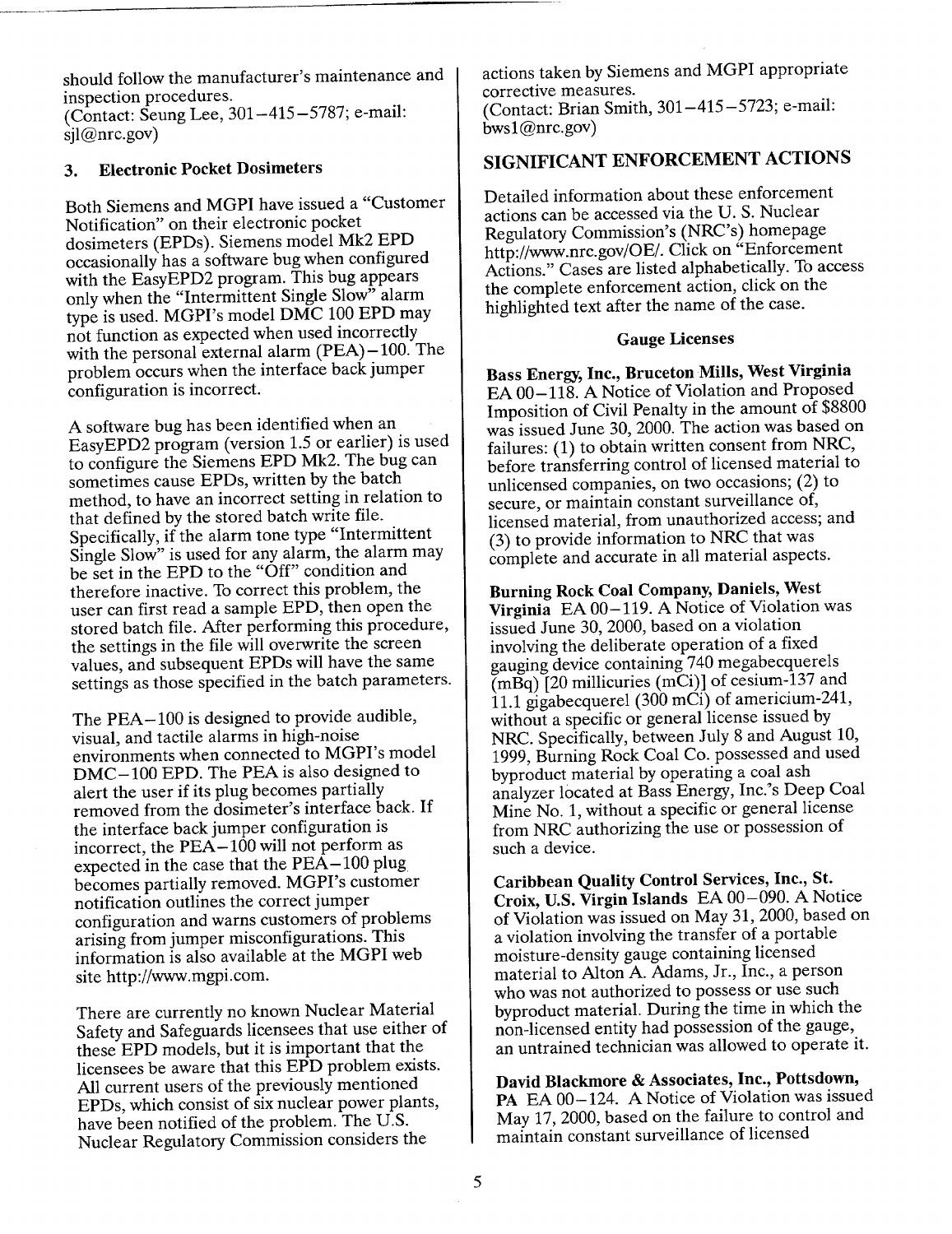materials. Specifically, a portable nuclear density gauge containing 370 mBq [10 millicuries (mCi)] of cesium-137 and 5.15 mBq (150 mCi) of americium-241 was left unattended for a short period of time. During that time, the gauge was run over by a construction vehicle and was crushed.

#### Medical

# Glendive Medical Center, Glendive, Montana EA

00-076. A Notice of Violation and Proposed Imposition of Civil Penalty, in the amount of \$2750, was issued June 29, 2000. The action was based on the failure to secure molydenum-99/ technetium-99m generators from unauthorized removal or access. During the inspection it was discovered that during certain weekends the generators were delivered to the nuclear imaging room where they remained unsecured for several hours.

# Clara Maass Medical Center, Belleville, NJ

EA 99-257. A Notice of Violation was issued April 26, 2000, based on a violation involving the treatment of patients with a high-dose-rate (HDR) afterloading brachytherapy unit, after the source was replaced, without first checking to ensure that the source strength was consistent with the value provided by the manufacturer. The facility's procedures require a check of the source strength after each installation. Although some quality assurance checks were performed on the HDR unit before use, the medical physicist was unable to verify the manufacturer's source strength certification because the dosimetry system used to verify the source unit was not available.

Virginia Commonwealth University, Richmond, VA EA 00-040. A Notice of Violation, issued April 24, 2000, involved the failure to control and maintain constant surveillance of a 321.16-mBq (8 .68-millicurie) strand of Iridium-192, and the failure to immediately report, by telephone, to NRC, the loss of licensed materials. The strand was lost in the bed linen during a brachytherapy treatment. The licensee found the strand at an off-site commercial laundry within 4 hours of identifying the loss. A civil penalty was not proposed because the facility has not been the subject of escalated action within the last two inspections. Credit was warranted for corrective action which included: (1) in-service refresher training provided to all nursing staff from the unit where the incident occurred; (2) posting nursing<br>instructions on patients' doors and in their charts;<br>(3) reminding laboratory personnel of correct waste disposal procedures; and (4) reviewing pertinent sections of Title 10 of the *US. Code of*

*Federal Regulations* regarding regulatory report ing requirements

## Radiography

 $\overline{\phantom{a}}$ 

Hayes Testing Laboratory, Inc., Louisville, KY EA 00-089. A Notice of Violation was issued June 9, 2000, based on a violation involving the performance of radiography in areas of NRC jurisdiction without filing an NRC Form 241, the failure to file revisions, and the failure to clarify a May 4, 1999, NRC Form 241, to identify new job sites and to include dates, for performing radiography, that were not previously submitted.

## **Other**

Mallinckrodt, Inc., St. Louis, Missouri EA 00-143. A Confirmatory Order Modifying<br>License was issued June 9, 2000, to Mallinckrodt, Inc. The order was to resolve certain concerns NRC had with recently identified exposures in excess of the regulatory limits in 10 CFR Part 20 and with radiation practices at Mallinckrodt, Inc.

Syncor International Corporation, Woodland Hills, California EA 00-060. **A** Notice of Violation and Proposed Imposition of Civil Penalty in the amount of \$2750 was issued June 28, 2000. The action was based on an apparent failure to properly block and brace a package of vehicle on July 9, 1999, and an apparent failure to ensure that the door-locking mechanisms on a Syncor vehicle were adequate to meet NRC security requirements when radioactive material in a vehicle is left unattended.

(Contact: Sally Merchant, OE, 301-415-2747; e-mail: slm2@nrc.gov)

# **SELECTED** *FEDERAL REGISTER* **NOTICES**  (July **1,** 2000-August **31,** 2000)

NOTE: U.S. Nuclear Regulatory Commission (NRC) contacts may be reached by mail at the U.S. Nuclear Regulatory Commission, Washington, DC 20555-0001.

# PROPOSED **RULES**

"List of Approved Spent Fuel Storage Casks: FuelSolutions\TM Addition," July 11, 2000, 65 FR 42647. Contact: Richard Milstein, 301-415-8149, e-mail: rim@nrc.gov.

"Licensing Proceedings for the Receipt of<br>High-Level Radioactive Waste at a Geologic Repository: Licensing Support Network, Design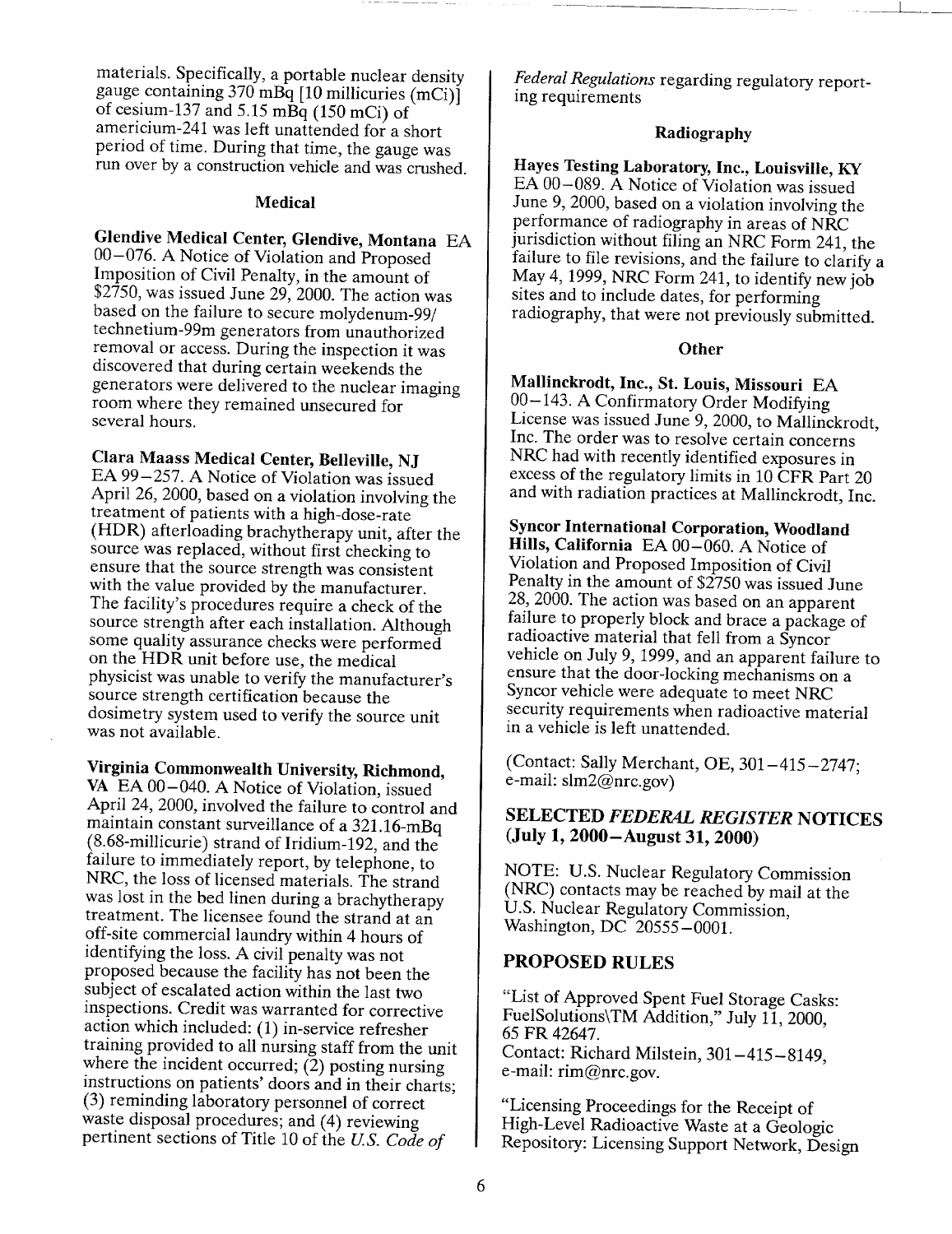Standards for Participating Websites," 65 FR 50937, August 21, 2000. Contact: Francis X. Cameron, 301-415-1642, e-mail: fxc@nrc.gov.

## OTHER **NOTICES**

"Major Revision to 10 CFR Part 71: Compatibility with  $ST-1$ —The IAEA Transportation Safety Standards-and Other Transportation Safety Issues, Issues Paper, and Notice of Public Meetings," 65 FR 44360, July 17, 2000. Contact: Naiem S. Tanious, 301-415-6103, e-mail: nst@nrc.gov.

"Consolidated Guidance about Materials Licenses: Program-Specific Guidance about Well Logging, Tracer, and Field Flood Study Licenses" (NUREG-1556, Vol. 14), 65 FR 45116, July 20, 2000. Contact: Carrie Brown, 301-415-8092, e-mail: cxb@nrc.gov.

"Consolidated Guidance about Materials Licenses: Guidance about Administrative Licensing Procedures" (draft NUREG-1556, Vol. 20), 65 FR 45116, July 20, 2000. Contact: Carrie Brown, 301-415-8092, e-mail: cxb@nrc.gov.

"Revision of Policy Statement on Medical Use of Byproduct Material," 65 FR 47654, August 3, 2000."

Contacts: Thomas Young, 301-415-5795, e-mail: tfy@nrc.gov

Marjorie U. Rothschild, OGC, 301-415-1633, e-mail: mur@nrc.gov.

Charles T. Gallagher, Gammatron, Inc.; "Petition for Rulemaking," 65 FR 49207, August 11, 2000. Contact: David L. Meyer, ADM, 301-415-7162 or, Toll-Free: 1-800-368-5642, e-mail: dlm1@nrc.gov.

"Notice of Availability and Request for Comments on NUREG-1556, Vol. 19, 'Consolidated Guidance about Materials Licenses: Guidance for Agreement State Licensees about NRC Form 241 "Report of Proposed Activities in Non-Agreement States, Areas of Exclusive Federal Jurisdiction, or Offshore Water" and Guidance for NRC Licensees Proposing to Work in Agreement State Jurisdiction (Reciprocity),' " 65 FR 49615, August 15, 2000. Contact: Carrie Brown, 301-415-8092, e-mail: cxb@nrc.gov.

"Notice of Formation of Rulemaking and Jurisdictional Working Groups; Uranium and Thorium," 65 FR 52049, August 28, 2000. (Contact: Paul Goldberg, 301-415-7842, e-mail: pfg@nrc.gov)

## **GENERIC COMMUNICATIONS ISSUED**  (July **1,** 2000 - August **31,** 2000)

Note that these are only summaries of U.S. Nuclear Regulatory Commission (NRC) generic communications. If one of these documents appears relevant to your needs and you have not received it, please call one of the technical contacts listed below. The Internet address for the NRC library of generic communications is www.nrc.gov/NRC/GENACT/GC/index.html. Please note that this address is case-sensitive and must be entered exactly as shown.

## Information Notices (INs)

IN 2000-10, "Recent Events Resulting in Extremity Exposures Exceeding Regulatory Limits" was issued on July 18, 2000. This notice was issued to all material licensees who prepare or use unsealed radioactive materials, radiopharmaceuticals, or sealed sources for medical use or for research and development, to alert addressees to recent events that resulted in personnel receiving occupational extremity doses in excess of the 0.5-sievert (50-rem) shallow dose equivalent limit specified in 10 CFR  $20.1201(a)(2)(ii)$ .

Contacts: Jamnes L. Cameron, RIII/DNMS, 630-829-9833, e-mail: jlc@nrc.gov. Dr. Mohamed M. Shanbaky, RI/DNMS, 610-337-5209, e-mail: mmsl@nrc.gov.

IN 2000-11, "Licensee Responsibility for Quality Assurance Oversight of Contractor Activities Regarding Fabrication and Use of Spent Fuel Storage Cask Systems" was issued on August 7, 2000. This notice was issued to all U.S. Nuclear Regulatory Commission (NRC) 10 CFR Part 50 and Part 72 licensees, and Part 72 Certificate of Compliance holders, to remind licensees that they retain responsibility for all aspects of their quality assurance program, even when portions of the program are delegated to contractors, subcontractors, agents or, consultants.

Contacts: Chet Poslusny, NMSS, 301-415-1341, e-mail: cxpl@nrc.gov.

Charles Petrone, NRR, 301-415-1027, e-mail: cdp@nrc.gov.